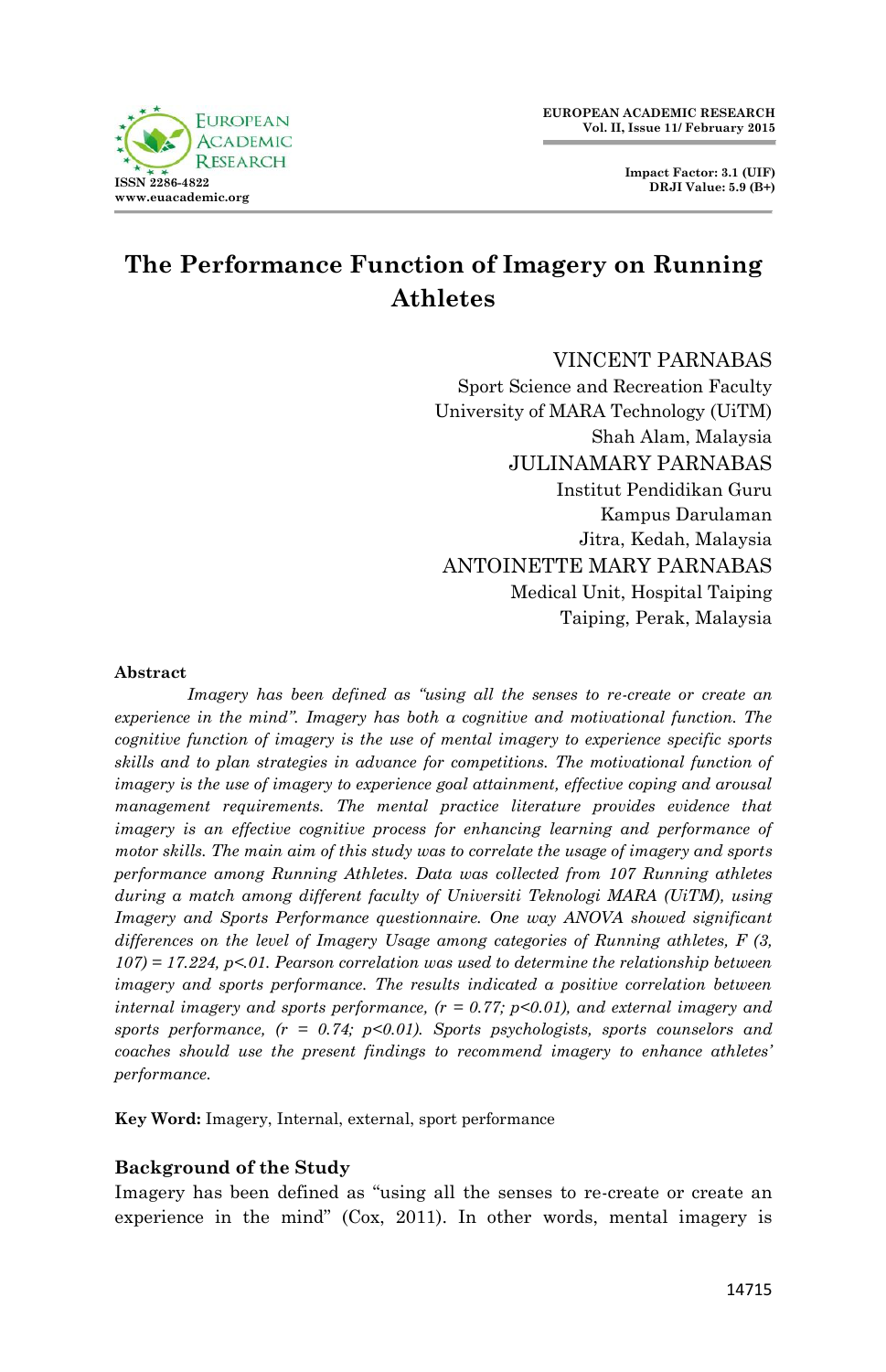recalling a memory that stored in the brain into meaningful images. It involves senses such as visual, kinesthetic, auditory, tactile and olfactory. Mental imagery is a cognitive rehearsal in the absence of physical movement to imagine sports performance in the mind. A powerful imagination leads to creation of nerve impulse similar to those generated during real performance. Imagery is the language of the brain. In a real sense, the brain cannot notify the difference between an actual physical event and the vivid imagery of the same event. Therefore, imagery can be used by the brain to provide powerful repetition, elaboration, intensification and preservation of important athletic sequences and skills (Cox, 2011; Ampofo-Boateng, 2009).

The application of mental practice was used for long time and the effectiveness of this technique was proven to enhance athletes' performance besides reducing their anxiety (Mousavi & Meshkini, 2011). Many researches had proved that imagery has a great tendency to improve performance, reduce anxiety, enhance concentration and self-confidence (Cox, 2011; Doussoulin & Rehbein, 2011; Mousavi & Meshkini, 2011; Ampofo-Boateng, 2009). Imagery is the most common technique used in improving the performance of athletes in competitive situations.

Mental Imagery can be divided into two types namely, internal imagery and external imagery (Ampofo-Boateng, 2009). Internal imagery means the athletes visualize themselves as doing the task while, external imagery means the athletes visualize themselves from a third-person's perspectives. In other words, the situation of visualizing the tournaments in your mind, can be called as internal imagery. While external imagery is when the athletes watch the other opponent in the match or they use video clips to see the tournaments. According to Ranganathan, Siemionow, Liu, Sahgal and Yue (2004), external imagery produces little physiological responses as internal imagery does and, thus, it is not effective in enhancing muscle forces. Therefore, it is important to conduct a research to determine the effect of internal and external imagery on sports performance.

An important finding associated with mental practice is that advanced performers benefit from mental practice to a much greater extent than beginners (Cox, 2011). High skilled athletes use imagery techniques more frequently than low skilled athletes. Therefore, high skilled athletes perform better in sports than low skilled athletes. However, not much research had done to prove it. Among novice athletes, they rarely used mental imagery techniques and it is more affected in professional player's performances.

Psycho neuromuscular theory posits that imagery results in subliminal neuromuscular patterns are identical to the patterns used during the actual movement. Even though the imagined event does not result in an overt movement of the musculature, but the subliminal efferent commands are sent from the brain to the muscles. Hence, the neuromuscular system is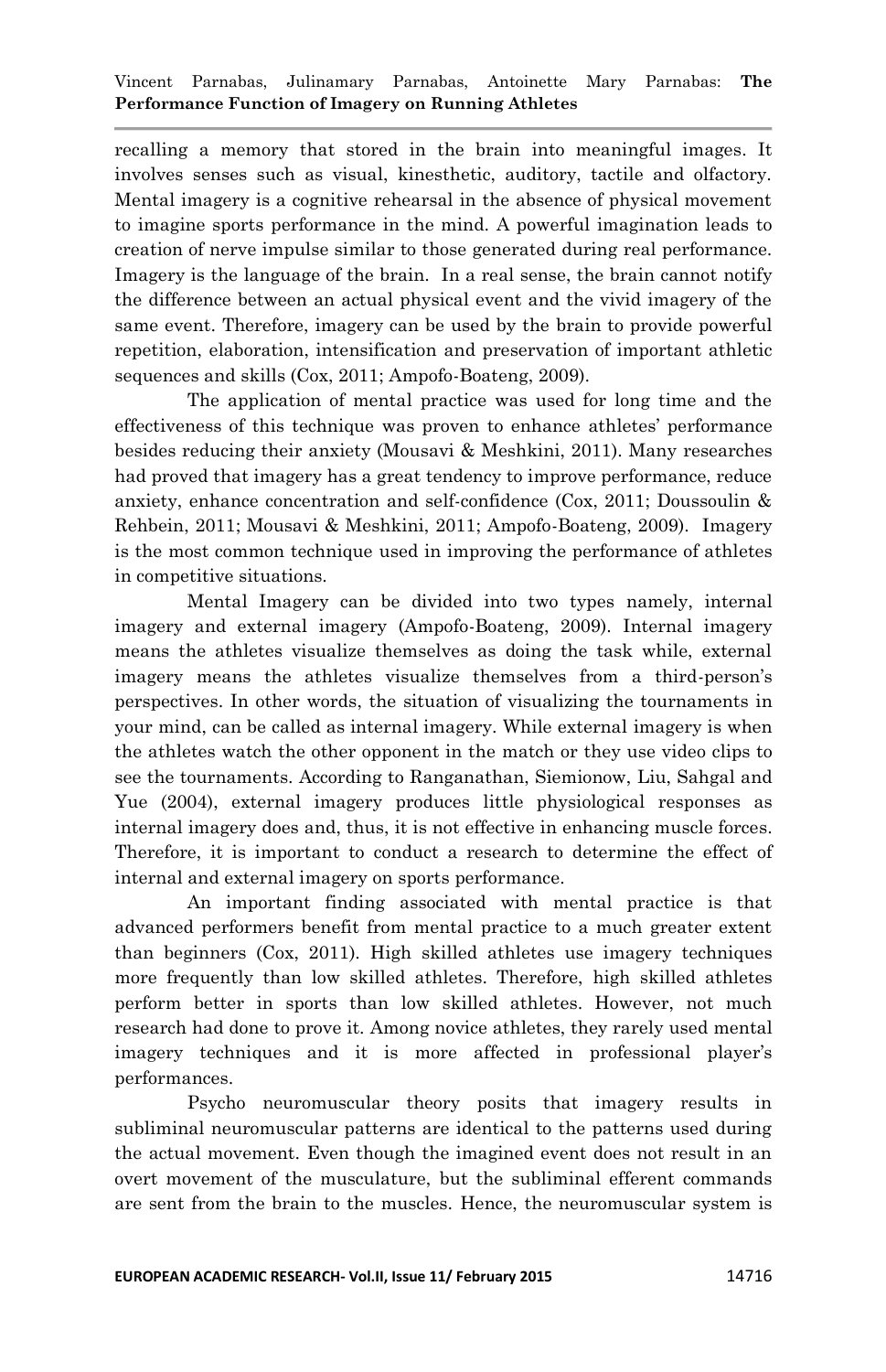given the opportunity to "practice" a movement pattern without really moving the muscles.

## **Objective**

The aim of this research is to identify the usage of imagery among Running athletes. In other words, the rationale for this study is designed to determine the usage of imagery among Running athletes from different ranking namely national, state, district and university in their sports performance. In addition, this research also aims to identify the effects of different types of mental imageries such as the internal imageries and external imageries on running athletes' performance. This would lead in identifying the best types of mental practices that is very effective in improving the athletes' performances.

# **Methods**

The players in this study were trained to play for inter-faculty running matches. The instrument used for this study comprised of a 25-item Imagery Questionnaire and Sport Performance Scale (SPS). The sample consisted of 107 Running athletes, including the national athletes  $(N=33)$ , state athletes  $(N=21)$ , district athletes  $(N=35)$  and university athletes  $(N=18)$ .

## **Result and Discussion**

## **Respondents' Profile**

The respondents' profile described their ranking, ethnic and age. Table 1 shows the overall results of the respondents' profile for 107 Running athletes. The overall mean age for these respondents was 22.09 years old. The age of male respondents varied from 18 to 26 years, where the mean age was 23.79 years old. The age of female players ranged from the minimum of 18 to the maximum of 25 years old. The mean age for female respondents was 21.88 years old.

The variable "rank which is gathered through this study is categorized into four levels namely, national, state, district and university. The result showed that 33 respondents had participated at national, whilst 21 respondents participate at state, 35 had participated at district and 18 respondents participated at the university level. Majority of the respondents, were undergraduates for Degree (n=89) and Diploma (n=18) programmes.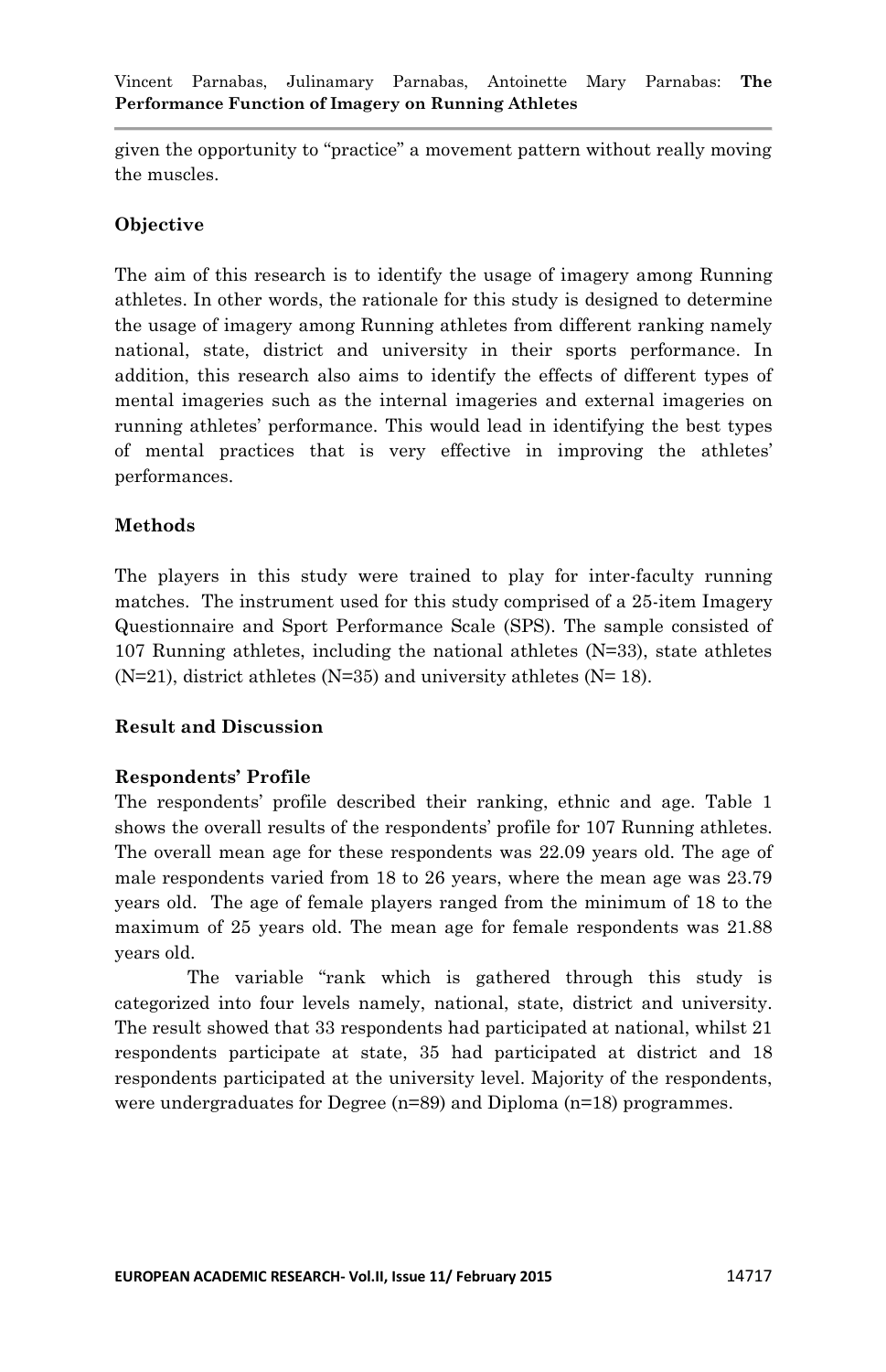| <b>Variables</b>                                                                           | Frequency            | Percentage                       | Mean                    | SD                   |
|--------------------------------------------------------------------------------------------|----------------------|----------------------------------|-------------------------|----------------------|
| <b>Athletes</b><br>according to rank<br>National<br>State<br><b>District</b><br>University | 33<br>21<br>35<br>18 | 30.84<br>19.63<br>32.71<br>16.82 |                         |                      |
| Programme<br>Diploma<br>Degree                                                             | 18<br>89             | 16.82<br>83.18                   |                         |                      |
| Age<br>Male<br>Female<br>Overall                                                           |                      |                                  | 23.79<br>21.88<br>22.09 | 2.11<br>1.71<br>1.87 |

## **Table 1: Respondents' Profile (n=77)**

## **Cronbach Reliability Coefficients**

In this study, Cronbach alpha coefficients were found relatively high, ranging from .87 to .89 (Table 2).

#### **Table 2: Cronbach Reliability Coefficients**

| Questionnaire                     | Cronbach's Alpha (n=107) |
|-----------------------------------|--------------------------|
| Imageries (Internal and External) | .8741                    |
| Sports Performance                | .8933                    |

## **Imagery Items**

Imagery item were evaluated. Internal Imagery has the highest mean  $(\bar{x}$  = 23.3172) compared to External Imagery  $(\bar{x} = 22.2191)$ .

#### **Table 3: Imagery Items among Running athletes**

| <b>Imagery Items</b> | Mean    |
|----------------------|---------|
| Internal Imagery     | 23.3172 |
| External Imagery     | 22.2191 |

# **4.4 Level of Imagery Usage among Running athletes from different rank**

One way ANOVA showed significant differences on the level of Imagery Usage among Running athletes,  $F(3, 107) = 17.224$ ,  $p<.01$ . (Table 4).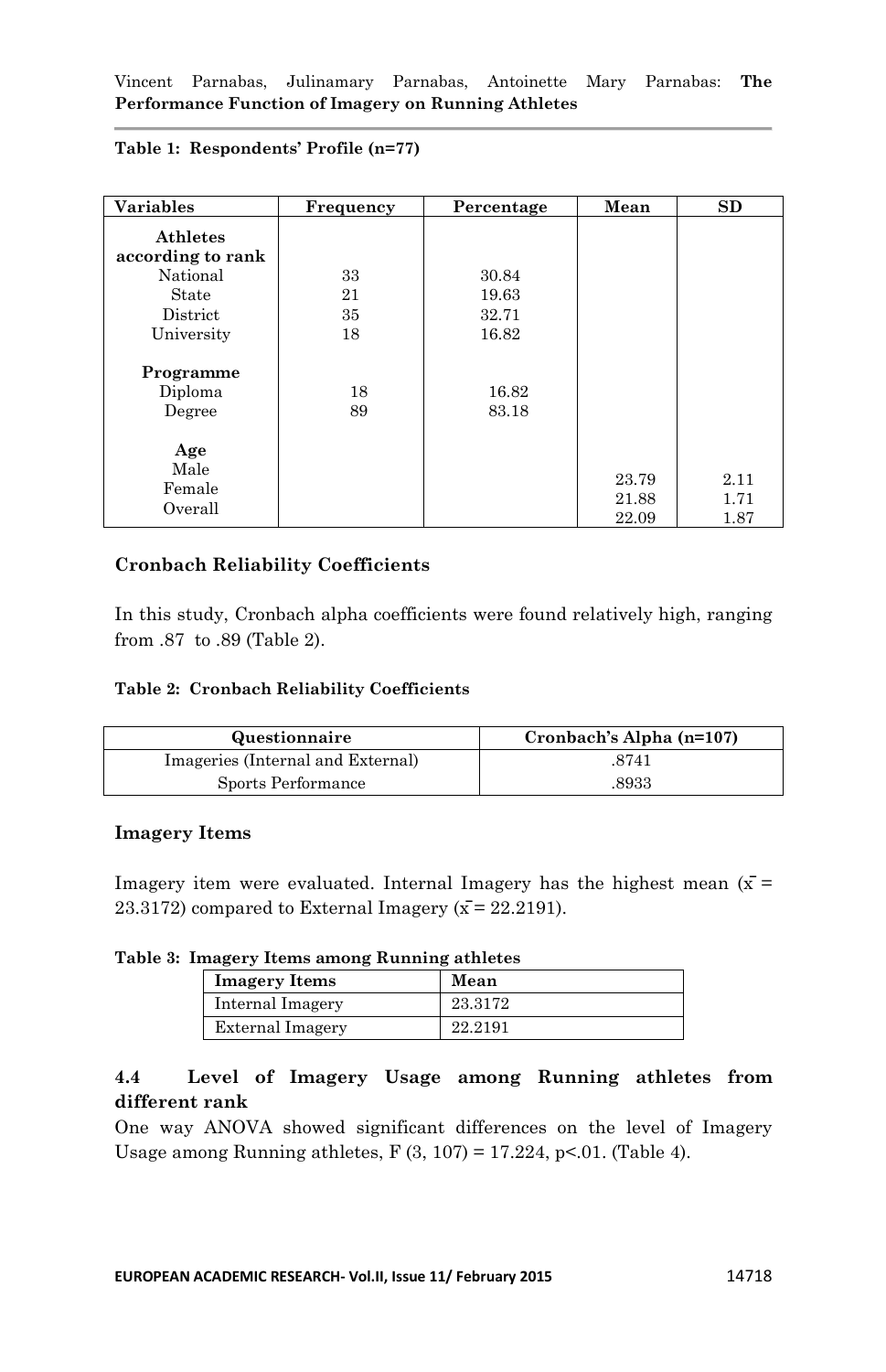Vincent Parnabas, Julinamary Parnabas, Antoinette Mary Parnabas: **The Performance Function of Imagery on Running Athletes**

| Tabel 4 : Level of Imagery Usage among Running Athletes from different rank |  |  |  |  |  |  |  |
|-----------------------------------------------------------------------------|--|--|--|--|--|--|--|
|-----------------------------------------------------------------------------|--|--|--|--|--|--|--|

| Atheletes According to | <b>Imagery Usage</b> |                |
|------------------------|----------------------|----------------|
| Rank                   | Mean                 | <b>Value-F</b> |
| National               | 21.3789              |                |
| State                  | 19.4522              | $17.224*$      |
| District               | 16.2439              |                |
| University             | 12.8810              |                |

 $*$  *p* <0.01

**Table 5: Pos Hoc Tukey: Level of Imagery Usage among Running Athletes from different rank**

| National | <b>State</b> | <b>District</b> | University  | N  |
|----------|--------------|-----------------|-------------|----|
|          |              |                 |             |    |
|          |              |                 |             |    |
|          | $*(1.2344)$  | $*(1.6731)$     | $*(1.7881)$ | 33 |
|          |              | $*(1.2012)$     | $*(1.6731)$ | 21 |
|          |              |                 | $*(1.5128)$ | 35 |
|          |              |                 |             | 18 |
|          |              |                 |             |    |

 $*_{p<0.05}$ 

The result showed that Running athletes represented university exhibited lower level of imagery usage than athletes from district, whereas national and state athletes showed the highest levels of imagery usage.

So far, no research done in Malaysia, involving Running athletes from these four rank. Therefore, this research fails to compare with previous researches completed. However, there are a few research showed that elite athletes uses more imagery techniques. Research of Orlick and Partington (1988) indicated that 99% elite athletes of Canada Olympics used imagery techniques.

## **Sports Performance of Running athletes from 4 different ranking**

One way ANOVA showed significant differences on the rank of sports performance among Running athletes,  $F(3, 107) = 18.710$ , p<.01. (Table 6).

**Tabel 6 : Level of Sport Performance among Running athletes from different rank**

| Atheletes According to | <b>Sport Performance</b> |                |  |
|------------------------|--------------------------|----------------|--|
| Rank                   | Mean                     | <b>Value-F</b> |  |
| National               | 22.3892                  |                |  |
| State                  | 19.9128                  | $18.710*$      |  |
| District               | 15.9367                  |                |  |
| University             | 12.1771                  |                |  |

 $*$  *p* <0.01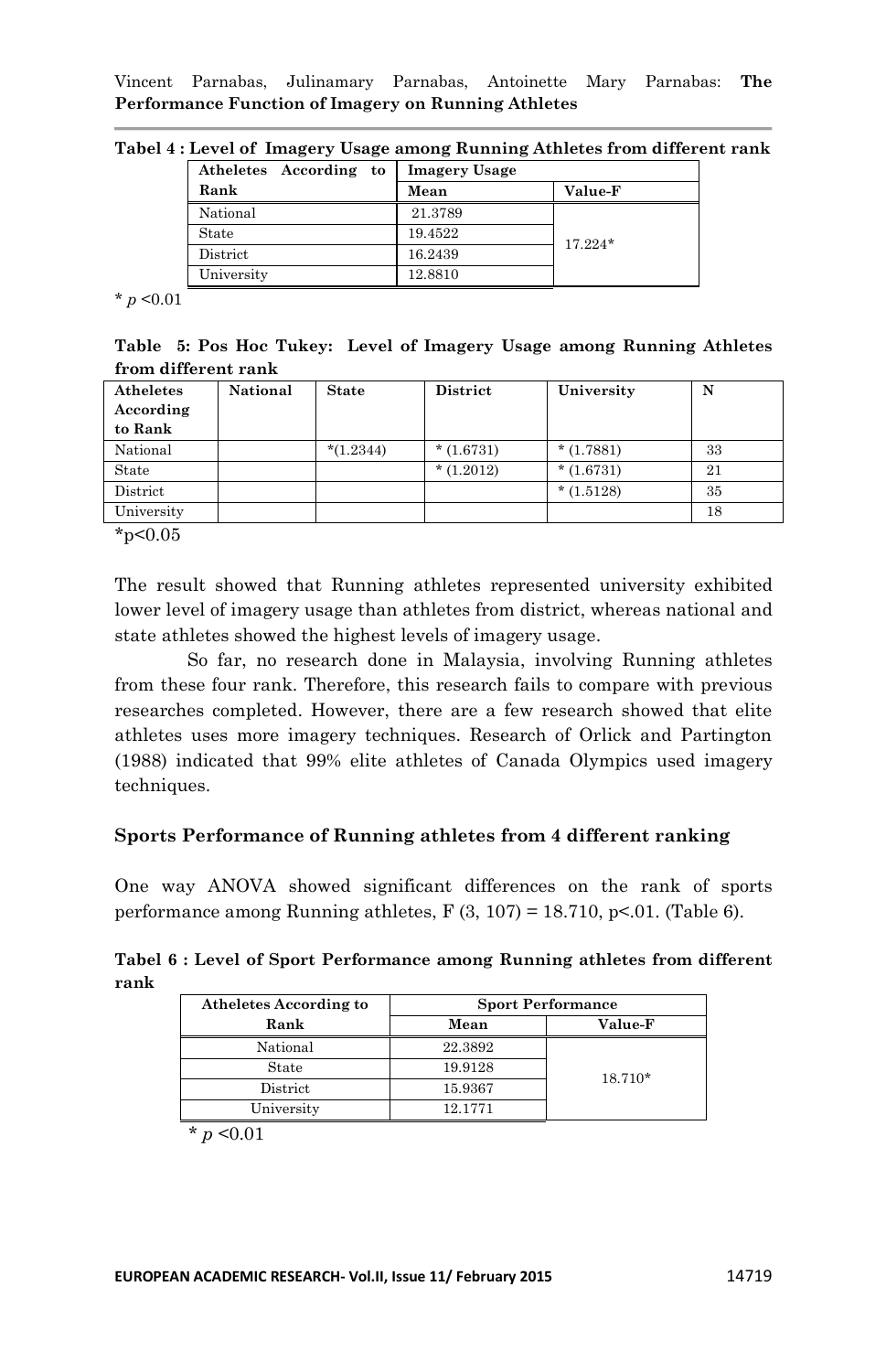| Atheletes<br>According<br>to The Rank | National | <b>State</b> | <b>District</b> | University  | N  |
|---------------------------------------|----------|--------------|-----------------|-------------|----|
| National                              |          | $*(1.2148)$  | $*(1.5671)$     | $*(1.9100)$ | 33 |
| State                                 |          |              | $*(1.2188)$     | $*(1.3745)$ | 21 |
| District                              |          |              |                 | $*(1.3781)$ | 35 |
| University                            |          |              |                 |             | 18 |

**Table 7: Pos Hoc Tukey: Level of Self Performance among different ranking of Running Athletes**

 $*_{p<0.05}$ 

The result showed that Running athletes from the district rank exhibited lower level of sport performance compared to athletes from the state and university rank, whereas national athletes showed the highest levels of sport performance.

Athletes ranking is one of the most important variables that either facilitate or dampen the performance of the athletes. National and state Running athletes exhibited higher level of performance with a lot of experience and success in sport, and high level of imagery usage, therefore it is not amazing that they scored the highest for their sport performance.

# **The Types of Imagery and Sport Performance**

The correlation coefficient of 0.77 was noted between the usage of Internal Imagery and sport performance in the evaluation of 107 Running athletes, which is significant  $(P < .01)$ . Besides that, positive coefficient of 0.74 was also noted between the usage of External Imagery and sport performance In other words, the positive relationship existing between these variables is statistically significant (Table 5). Positive correlation indicates that both variables increase or decrease together.

**Table 8: The Relationship between Types of Imagery and Sport Performance among Running Athletes**

| <b>Types of Imageries</b> | <b>Sports Performance</b> |
|---------------------------|---------------------------|
|                           | $0.77**$                  |
| Internal Imagery          | (0.000)                   |
|                           | $0.74**$                  |
| <b>External Imagery</b>   | (0.000)                   |
| * * $p < 01$              |                           |

The result showed that Internal and External Imagery improves sport performance. The research finding completed by Driskell, Carloyn and Moran (1994) supports the use of mental imagery to enhance the sport performance. The result showed that there were significant effects of the mental imagery on sport's performance. Research of Suedfeld and Bruno (1990) and, Lohr and Scogin (1998) showed that the imagery techniques tend to reduce the level of anxiety and this helps to enhance their performances.